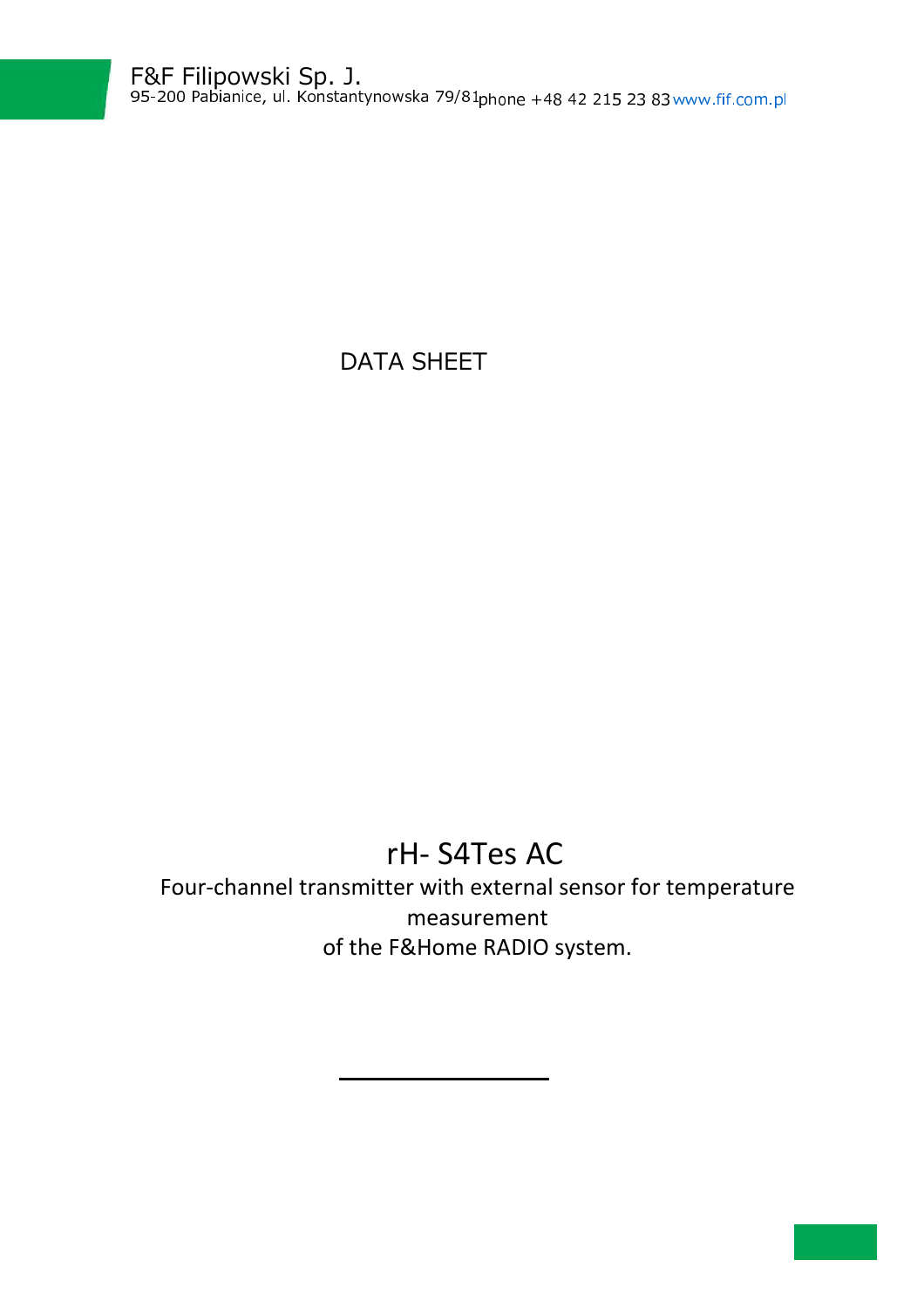

The rH-S4Tes AC module has wires to connect four momentary and potential-free contacts (buttons). The module sends information about closing or opening of the contacts to the server of F&Home RADIO system. The module has an ambient temperature sensor (external - on a wire). Communication is done via radio. The rH-S4Tes AC module is particularly suited for controlling lighting, roller blinds or light scenes and is used in heating systems.

The module is represented in configurator by an object, which consist of four binary inputs and four binary outputs (bistate), separate for each physical input. Closing or opening of the contact causes a change in logic state of the corresponding output.

Additionally the module has an output "Measured temperature", which displays the current ambient temperature.

| Inputs |                 |        |  |  |
|--------|-----------------|--------|--|--|
| Figure | Name            | Type   |  |  |
|        | Channel $1, 2,$ | binary |  |  |
|        | 3, 4            |        |  |  |
|        |                 |        |  |  |
|        |                 |        |  |  |

ł

| Outputs |                                     |             |  |
|---------|-------------------------------------|-------------|--|
| Figure  | Name                                | Type        |  |
|         | Status of<br>contacts 1, 2,<br>3, 4 | binary      |  |
|         | Measured<br>temperature             | temperature |  |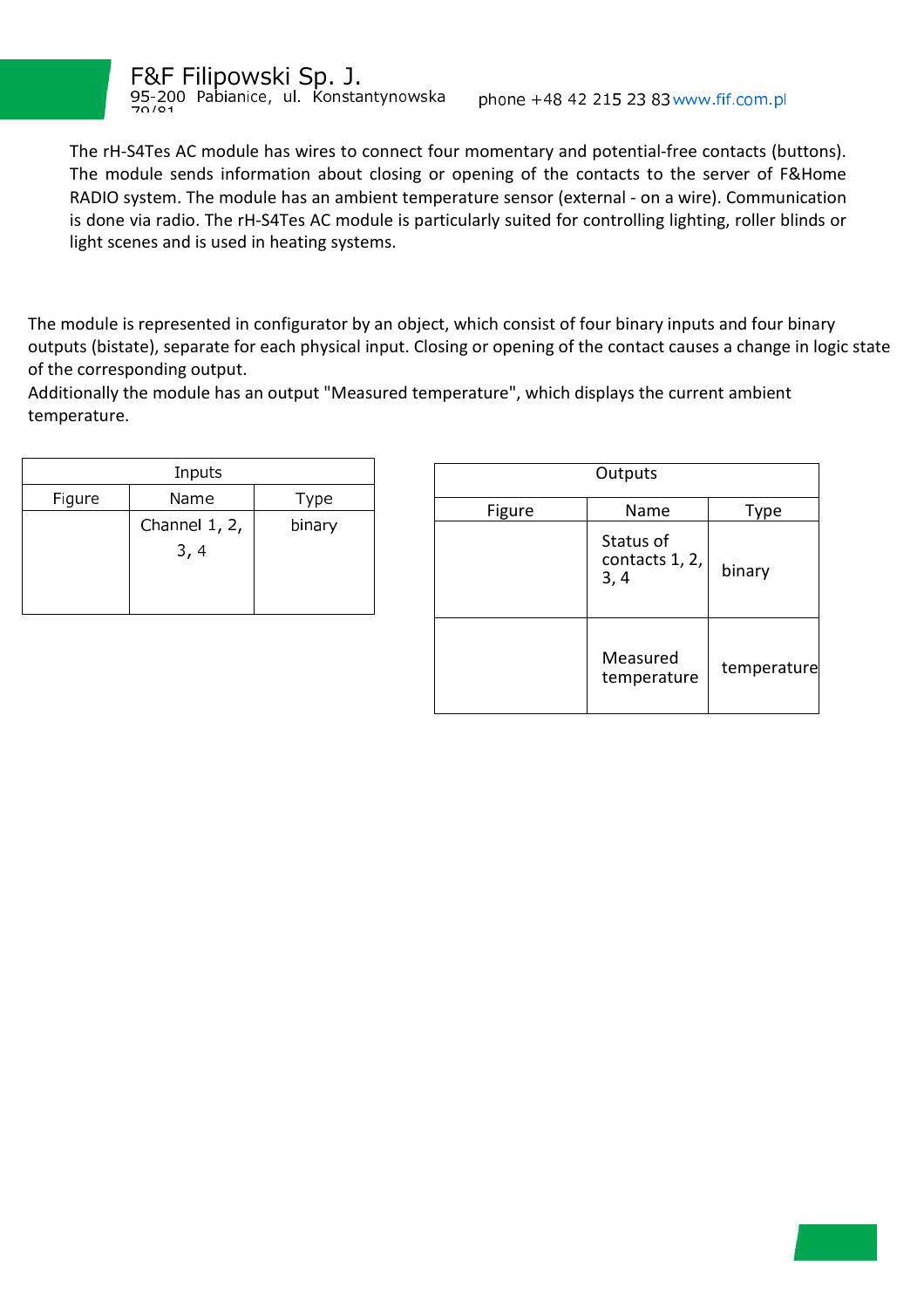| Feature name                                 | Description                                                                                                                             | Range              | Unit / Description                                                               |
|----------------------------------------------|-----------------------------------------------------------------------------------------------------------------------------------------|--------------------|----------------------------------------------------------------------------------|
| Connection monitoring                        | Sets action in case of loss of connection<br>to the server (information about the                                                       | Standard module    | Information on the standard output<br>SX 752                                     |
|                                              | modules out of reach).                                                                                                                  | Alarm module       | Information on the alarm output SX<br>752                                        |
|                                              |                                                                                                                                         | Unmonitored module | No connection correctness control                                                |
| The delay in signaling a<br>lack of coverage | Sets the delay after which the module is<br>reported that it is beyond the coverage<br>range of the server                              | $1 - 5$            |                                                                                  |
| Temperature calibration                      | Adjusts the measured actual<br>temperature                                                                                              | $-50.0, +50.0$     | $0.1^{\circ}$ C                                                                  |
| Update of the output<br>after the time       | Sets the time after which the measured<br>temperature is updated. PLEASE NOTE!<br>Frequent updates shorten battery life.                | $5 - 30$           | second                                                                           |
| Contact 1, 2, 3, 4<br>active, when           | Defines the status of contacts on<br>the output for which the status is<br>to be set active, which means<br>logical state 1             | Closed             | Logical state '1' is generated<br>on the output when the<br>contacts are closed. |
|                                              |                                                                                                                                         | Open               | Logical state '1' is generated<br>on the output when the<br>contacts are open.   |
| Maximum activity<br>time (0 - unlimited)     | Sets the time after which the<br>output status will be changed to<br>logical state '0' in the absence of a<br>response from the module. | $0 - 600$          | second                                                                           |

## Installer settings in the configuration program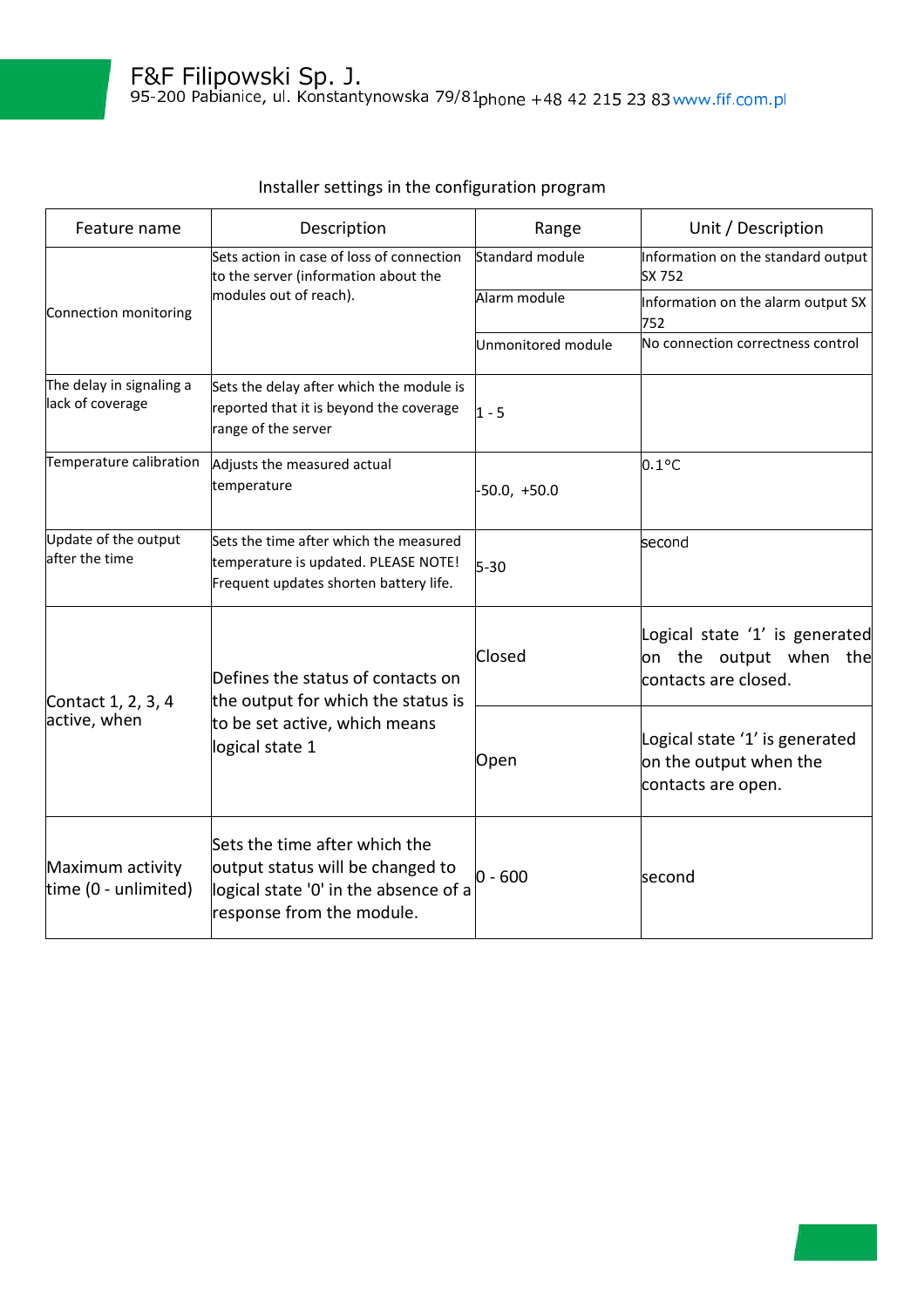ł

*Contact active when* feature: the system adopted positive logic. This means that the idle state is '0', and the active state (unstable) is '1'. For momentary button (bell button) the stable state is an inactive state - at the output of the object we have logical state '0'. Regardless of the selected *Contact active* option and the actual status of contacts, shortly after the project starts the outputs have the logical state '0'. It takes a minute to synchronize with the module and the object outputs are updated. If you choose the *Contact active, when open* option, which means the contact inputs are permanently open, then on the appropriate output of the object will cyclically appear logical state '1' for the time specified in the *Installer Settings*, then the logical state '0' before syncing. If you choose *Contact active, when closed* option and contact inputs are permanently closed, then the appropriate output object will appear cyclically logical state of '1' for the time specified in the *Installer Settings*, then the logical state '0' before syncing. *Maximum activity time* feature: setting the parameter to '0' disables the auto-zeroing of the output. This is usually the case when the contact is treated as a bistable (for example as a limit switch). The maximum activity time has been introduced so that the logic state '1' did not last non-stop, when communication with the module is lost (except in the case where a user himself forced such a situation in *Installer Settings*).

If you connect any element to the binary input of the object, then the signal from this element will be summed up with the signal from physical contact and shared at the corresponding logic output.

output input output

= summed up information about the state of the contacts number 1 from both transmitters

The system also allows for connection of signals of different types, performing for this purpose an automatic conversion before summing up.

A simple way to display the temperature measured by the module is to create a panel with the icon 706: Temperature display.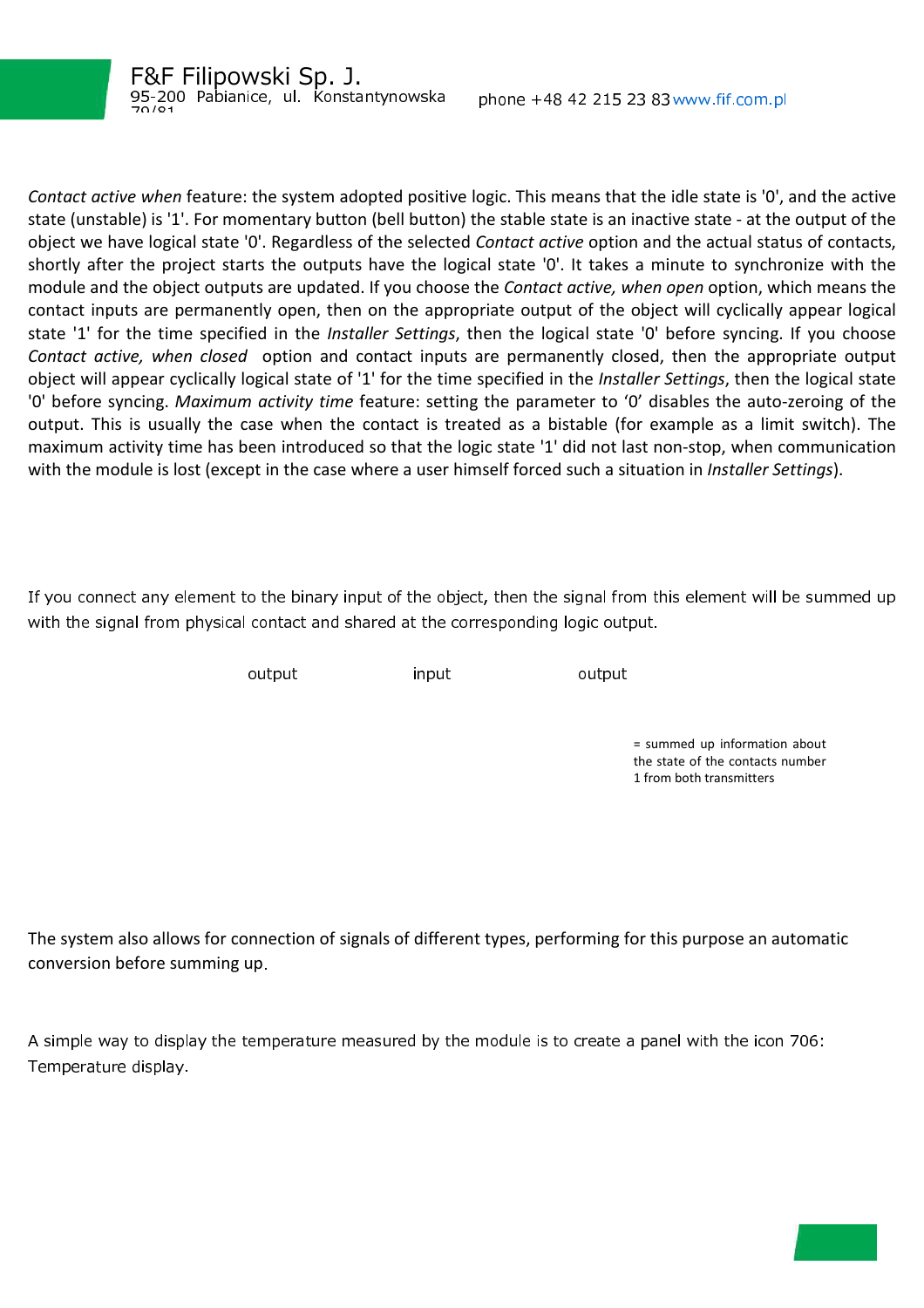95-200 Pabianice, ul. Konstantynowska 79/81 phone +48 42 215 23 83 www.fif.com.pl

| Technical specifications table   |                                                            |  |  |
|----------------------------------|------------------------------------------------------------|--|--|
| Rated supply voltage             | 230 V AC                                                   |  |  |
| Supply voltage tolerance         | -20%, +10%                                                 |  |  |
| Rated power consumption          | $< 1$ W                                                    |  |  |
| Radio link (operation frequency) | 868 MHz                                                    |  |  |
| Signal strength                  | $9 \text{ mW}$                                             |  |  |
| Transmission type                | two-way                                                    |  |  |
| Coding                           | Yes                                                        |  |  |
| Range in open space              | 100 m                                                      |  |  |
| Period of logging in the system  | Up to 30 seconds                                           |  |  |
| Inputs                           | $4 \times$ contact                                         |  |  |
| Contact current                  | $<$ 1 mA                                                   |  |  |
| Temperature measuring range      | -30 <sup>o</sup> C to +65 <sup>o</sup> C                   |  |  |
| Temperature measuring resolution | $0.1^{\circ}$ C                                            |  |  |
| Temperature measuring accuracy   | +/- $0.5^{\circ}$ C                                        |  |  |
| Storing temperature              | $-20^{\circ}$ C to $+50^{\circ}$ C                         |  |  |
|                                  | +10 <sup>o</sup> C, +40 <sup>o</sup> C for CR123A battery, |  |  |
| <b>Working temperature</b>       | -30 <sup>o</sup> C, +40 <sup>o</sup> C for SL861/S battery |  |  |
| Humidity                         | <=85% (without condensation and<br>aggressive gases)       |  |  |
| Dimensions                       | 48 x 43 x 20 mm                                            |  |  |
| Ingress protection               | IP20                                                       |  |  |
| Operating position               | any                                                        |  |  |
| Enclosure type                   | in-wall                                                    |  |  |

• Disconnect the power supply circuit; make sure using the appropriate device if there is no voltage on the supply lines.

- Connect the wires according to the diagram above.
- If there are uninsulated wires in the installation box, perform adequate insulation.
- Place the module in the installation box.
- Place the antenna of the module parallel to one of the antennas of the server and move it away as far as possible from other wires.
- Register the module in the system.
- Close the installation box or mount a button.